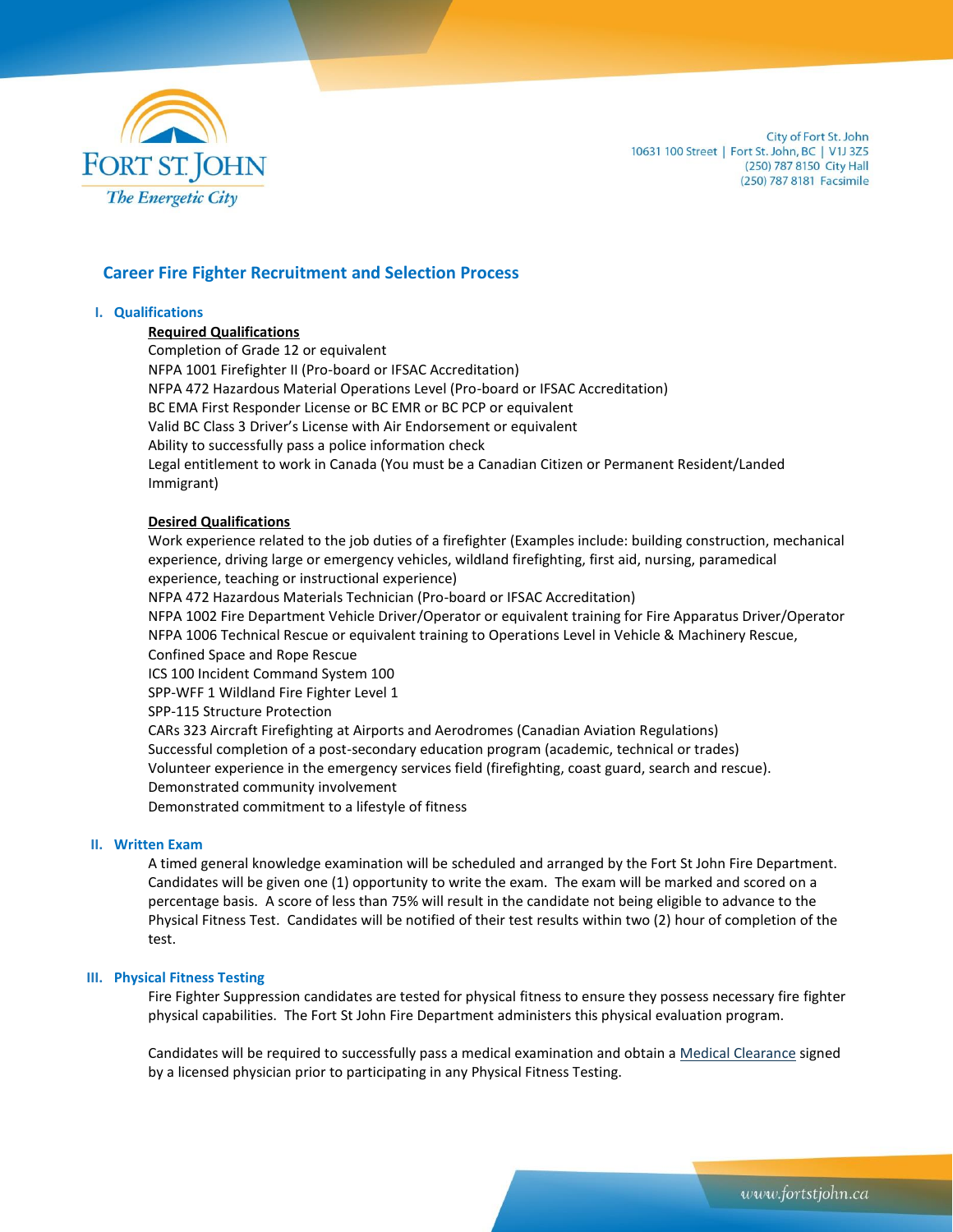All of the tests are completed while wearing firefighting personal protective equipment (PPE) that weighs approximately 22 kg (50 lb). This ensemble includes: helmet, gloves, pants, boots, jacket and self-contained breathing apparatus (SCBA). You will not breathe from the SCBA, but you must wear it.

Failure of any section of this test, or not participating in the testing process, will result in the candidate not proceeding to the next section.

## **Agility Test**

The candidate will be required to perform the following agility test:

- a) The candidate must climb a 100-foot aerial at 70 degree to the platform and then back to the turntable. A safety harness and line will be used.
- b) The candidate, while wearing a blacked-out facemask, must enter the confined space training area and navigate a narrow passageway on their hand and knees for approximately 15 meters and perform a simple task. The mask must remain on throughout the task.

The agility test is marked on a "pass or fail" basis.

## **Physical Fitness Test**

The candidate will be required to complete two (2) circuits of the following stations, excluding the dead blow hammer:

- o Lift and carry 70 lbs up and down 136 stairs,
- o Hoist 35 lbs with a rope 27 feet,
- o Remove a 14 foot roof ladder from apparatus, place it on the ground and return it,
- o Drag a 150 lb fire hose 150 feet,
- o Move 165 lbs weight 5 feet with an 8 lb dead blow hammer (only once),
- o Drag 150 lbs Rescue Mannequin 50 feet.

The physical fitness test is timed, recorded and scored.

## **IV. Interview**

A panel interview will be held with the top qualifying candidates. The panel will consist of the Fire Chief and/or Deputy Fire Chief, a Representative of the Union and a Human Resources Representative with the City of Fort St John.

The interview will include behavioral based questions that focus on things you have done in the past to achieve an outcome. An example question would be; "Describe a time when you were part of a team that was having difficulty achieving its intended purpose and describe what you did to help the group get back on track." What we are looking for in these types of questions are answers that demonstrate the following:

- Leadership
- Interpersonal skills
- Teamwork
- Initiative
- Communication Skills
- Adaptability

It is important that you have a good understanding of the employer and the position for which you are applying. You should also be able to articulate the reasons that you would be a good fit with the Fort St John Fire Department.